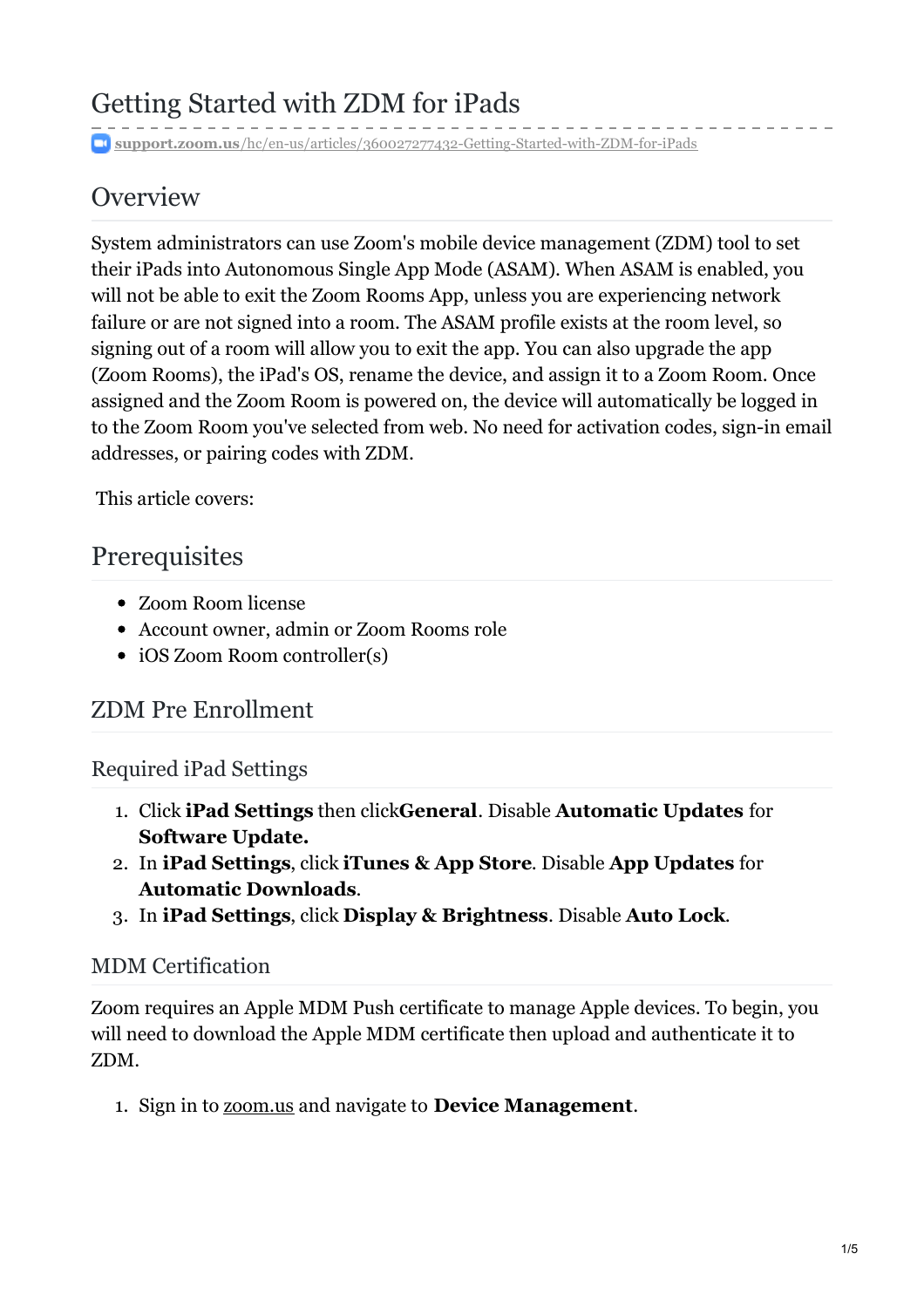- 2. Click **Upload Certificate**.
- 3. Click the **Download** link and save the .scsr file locally.
- 4. Sign in to **Apple Push Certificates** with your **Apple ID**.
- 5. Click **Create a Certificate**.
- 6. **Upload** the .scsr you downloaded in **Step 4**.
- 7. Click **Download** for the MDM Push Certificate from Apple.
- 8. Go back to Zoom and **Upload the MDM Push Certificate** you downloaded in **Step 7**.

#### **ADMIN**

Dashboard

- > User Management
- $\times$  Room Management

Zoom Rooms

Calendar Integration

**Digital Signage Content** 

**Device Management** 

Cisco/Polycom Rooms

- > Account Management
- > Advanced

### ZDM Enrollment

#### Individual Enrollment

- 1. Select **Enroll Device Individually**
- 2. Set your device to [supervised](https://support.zoom.us/hc/en-us/articles/360027734052) mode.
- 3. **Scan QR Code** or **Enter Access Code** to start enrollment process.
- 4. **Follow the instructions** on your **iPad** to **complete** the enrollment process.

**\*NOTE:** iPads on iOS 12.2+ will need to have the Profile installed from the iPad by navigating to **Settings**, then **General**, then **Profiles & Device Management**, and then by clicking **Install**.

Batch Enrollment with Apple Business Manager(ABM)

- 1. Select **Apple Business Manager(ABM)**
- 2. Click **Upload Token**
- 3. Download the **public key** from Zoom
- 4. Sign in to **Apple Business Manager** with your **account.**
- 5. To create an MDM server, click **Settings > Device Management Settings > Add MDM Server**
- 6. Give your **MDM server a name** and upload the **public key** you downloaded from Zoom in step 3 and click **Save**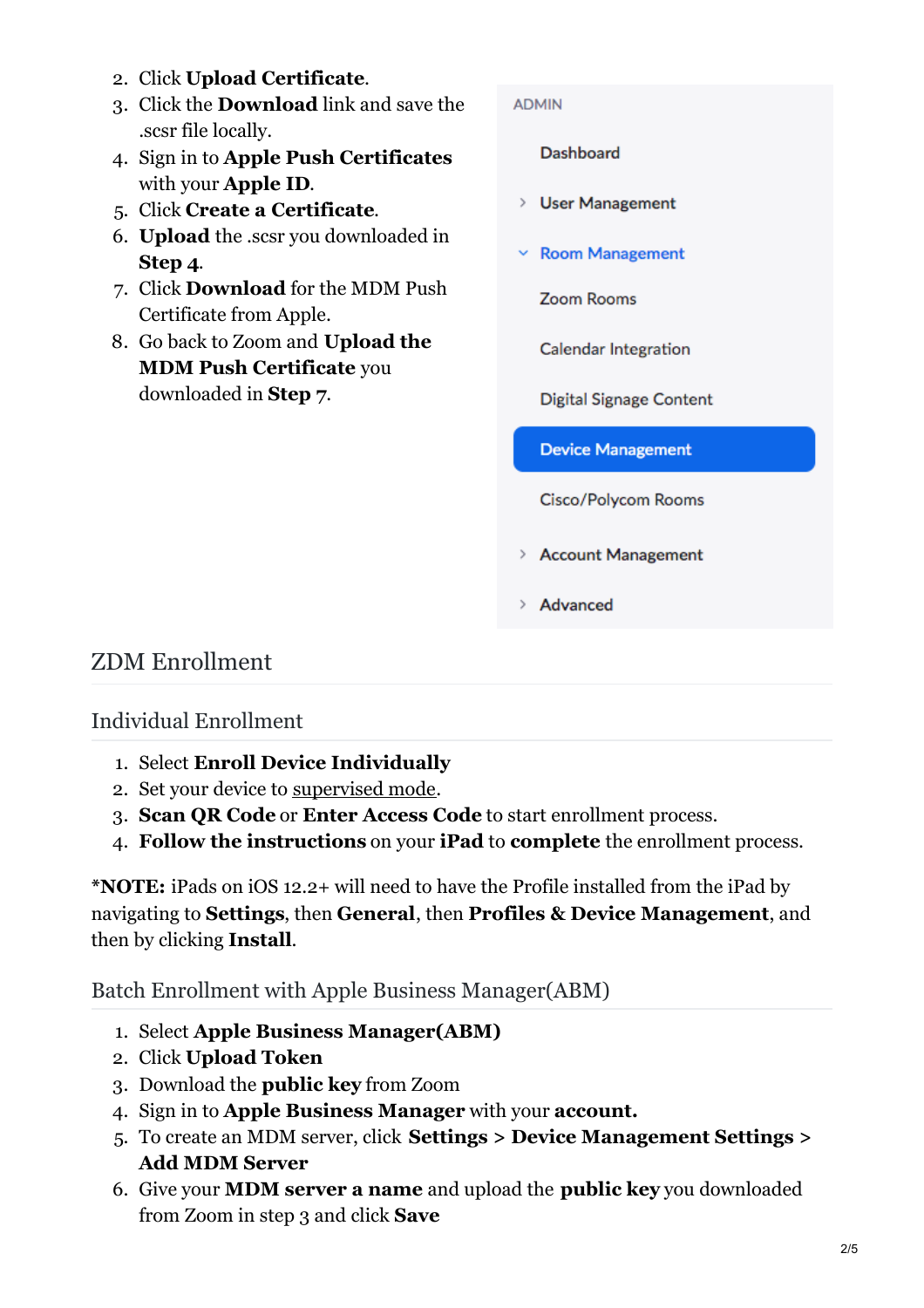- 7. **Download** your **MDM server token** and upload to **Zoom**
- 8. **Once** the **token** has been **uploaded**, return to **ABM** and click **Device Assignments**

| <b>6</b> Business                     | <b>III</b> Q Search Devices                                                 | $\odot$<br>Chris Marinelarena ~ |
|---------------------------------------|-----------------------------------------------------------------------------|---------------------------------|
| Organization<br>Activity<br>Locations | ō                                                                           |                                 |
| People<br>Accounts<br>Roles           | <b>Manage Devices</b><br>Choose how to assign, unassign, or release devices |                                 |
| Devices<br><b>Device Assignments</b>  |                                                                             |                                 |
| <b>Assignment History</b>             | 1. Choose Devices                                                           |                                 |
| Content<br><b>Apps and Books</b>      | Serial Number<br>Order Number<br>Upload CSV File                            |                                 |
|                                       | Serial Numbers                                                              |                                 |
|                                       | Comma-separated Serial Numbers                                              |                                 |
|                                       |                                                                             |                                 |
|                                       |                                                                             |                                 |
|                                       | 2. Choose Action                                                            |                                 |
|                                       | Perform Action<br>Select Action<br>$\mathbb{C}^{\times}$                    |                                 |
|                                       |                                                                             |                                 |
|                                       | Done                                                                        |                                 |

- 9. **Select** one of the **3 options** and **Assign to Server** you created in **Step 6**
- 10. For **new** iPads, once they are booted for the first time, you will see a **Remote Configuration** screen to install the profile
- 11. For **existing** iPads, you will need to factory reset the device to receive the **Configuration profile**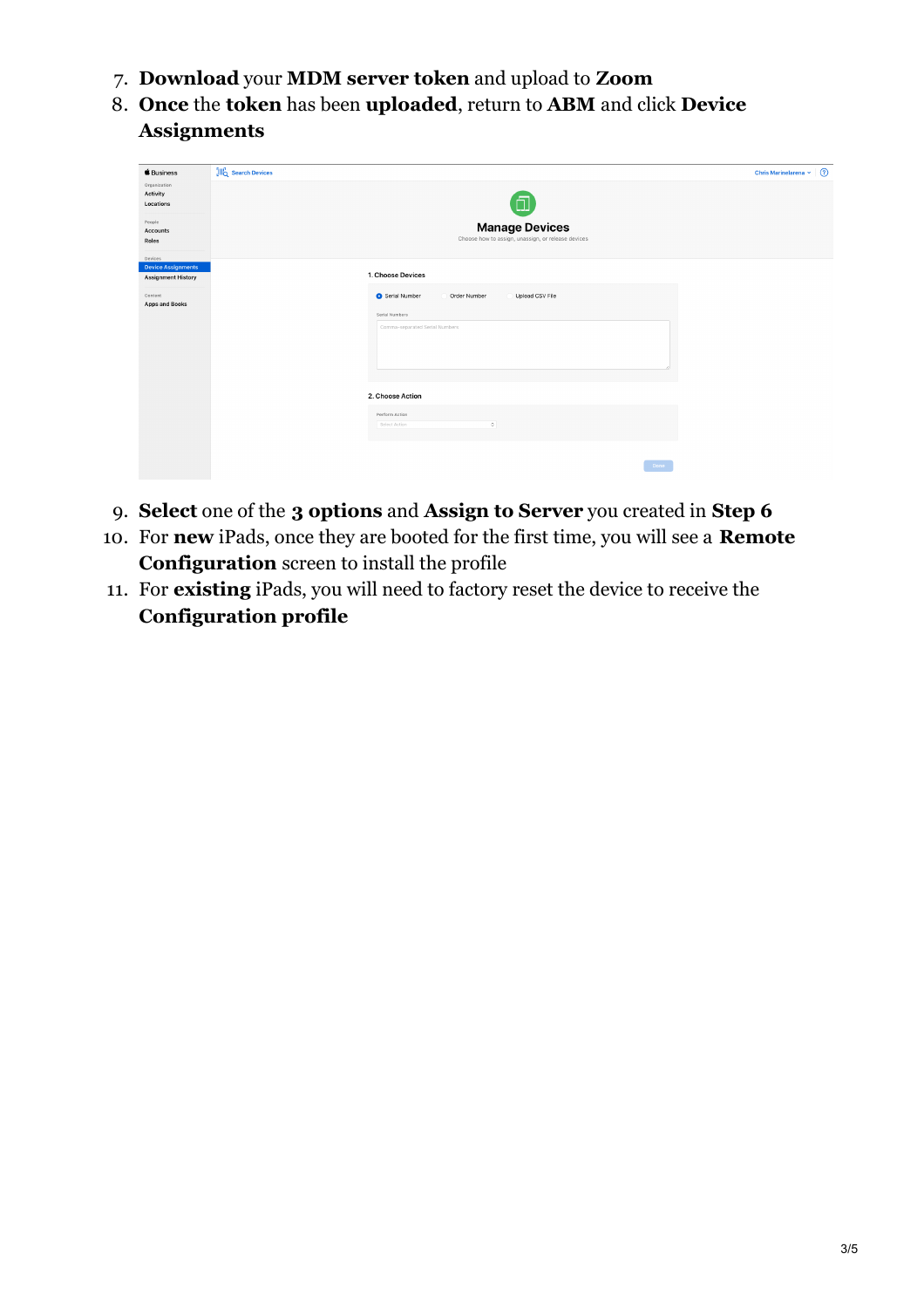12. To start this process on your iPad, click **Settings > General > Reset > Erase All Content and Settings**



13. Click **Next** on remote configuration screen in **setup assistant screens** to install the configuration profile

**\*NOTE:** After enrolling your device and completing the setup assistant screens, the Zoom Room app will be automatically installed and launched, and you are ready to utilize the new features ZDM offers: